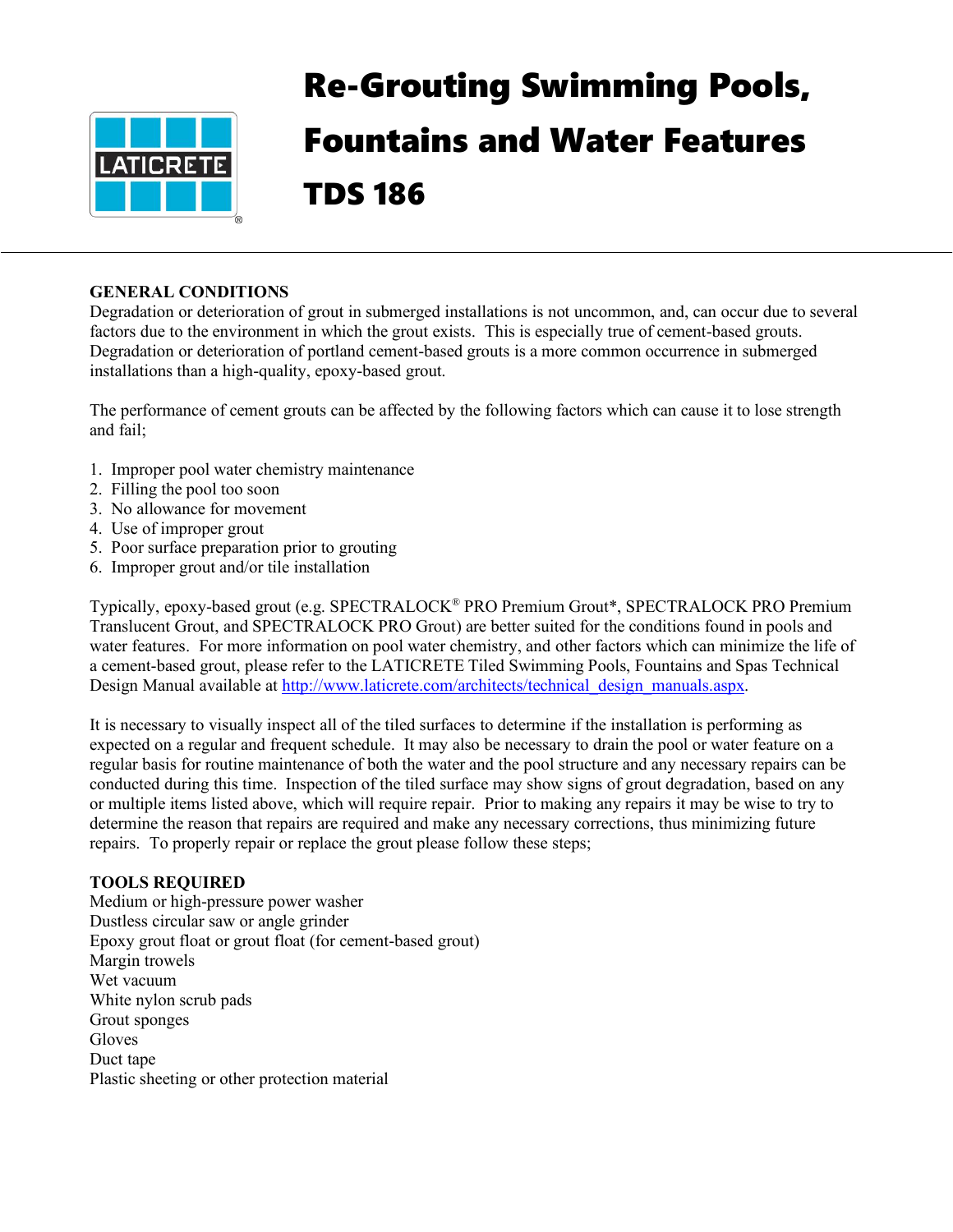### **REPAIRING LOOSE OR CRACKED TILE**

Carefully cut out cracked or loose tiles by cutting around the tiles with an angle grinder or circular saw with a dustless attachment to replace tiles as required.

The pool shell should be clean (free of dirt, dust, curing compounds, sealers, residues, or any other material that can act as a bond breaker), and have no standing water. The concrete can be ground down with an angle grinder to remove existing thin set mortar down to the top of the concrete surface. Care must be taken if a waterproofing membrane is installed under the tile so damage to the membrane is avoided. If a waterproofing membrane is present and is damaged during the repair process, please contact LATICRETE Technical Services at 1.800.243.4788 x1235.

Once the surface is prepared, use 254 Platinum (DS [677.0\)](http://www.laticrete.com/Portals/0/datasheets/lds6770.pdf), 257 TITANIUM™ [\(DS 292.0\)](https://cdn.laticrete.com/~/media/product-documents/product-data-sheets/lds2920_257-titanium.ashx), GLASS TILE ADHESIVE LITE [\(DS 36628.0\)](https://cdn.laticrete.com/~/media/product-documents/product-data-sheets/ds-36628.ashx?sc_lang=en&vs=1&d=20210208T150840Z), or MULTIMAX LITE [\(DS 328.0\)](https://cdn.laticrete.com/~/media/product-documents/product-data-sheets/ds-3280.ashx) to install the tiles.

## **REMOVAL OF EXISTING GROUT**

#### **Option 1. Using a medium to high pressure power washer**

Use a medium  $(1,000 - 2,000 \text{ psi}/6.9 - 13.8 \text{ MPa})$  to high pressure  $(>2,000 \text{ psi}/>13.8 \text{ MPa})$  power washer system to carefully remove the grout from between the tile. Care must be taken to make sure that the pressurized water does not dwell on a particular area and that damage is not done to the tile installation.

NOTE: This option should only be used if the use of abundant water will not damage surrounding areas, equipment or other building elements. This option generally works well in swimming pools, large fountains and water features.

- a. Direct the pressurized water at all the joints, moving continuously, to remove the existing grout. The existing grout should be removed to at least  $\frac{1}{2}$  the depth of the grout joint down to stable and sound existing grout or bedding mortar.
- b. Remove any excess water and loose material with a wet vacuum.
- c. Rinse the tiles areas with clean water to remove any loose material remaining in the joints and to clean the area. Use a wet vacuum to remove any remaining residue and water.
- d. Allow the joints to completely dry prior to re-grouting.

Before proceeding with the re-grout, ensure that joints are clean, free of loose grout material, construction debris or other contaminants. Make sure the grout joints are fully dry before installing SPECTRALOCK® PRO Premium Grout\*, SPECTRALOCK PRO Premium Translucent Grout, SPECTRALOCK PRO Grout, PERMACOLOR<sup>®</sup> Select<sup> $\wedge$ </sup> or PERMACOLOR Grout. Use a wet vacuum to remove all standing water. The grout joints can be damp when the re-grouting takes place.

#### **Option 2. Saw-cut existing joint with diamond blades**

- a. Using extreme care, use hand-held electric circular saw or right angle grinder (e.g. Makita [www.makita.com\)](http://www.makita.com/) with diamond saw blades and dustless attachments to remove the grout. The existing grout should be removed to at least  $\frac{1}{2}$  the depth of the grout joint down to stable and sound existing grout or bedding mortar. Be sure to scrape out all soft and loose grout and leave joints clean.
- b. Remove any excess water and loose material with a wet vacuum.